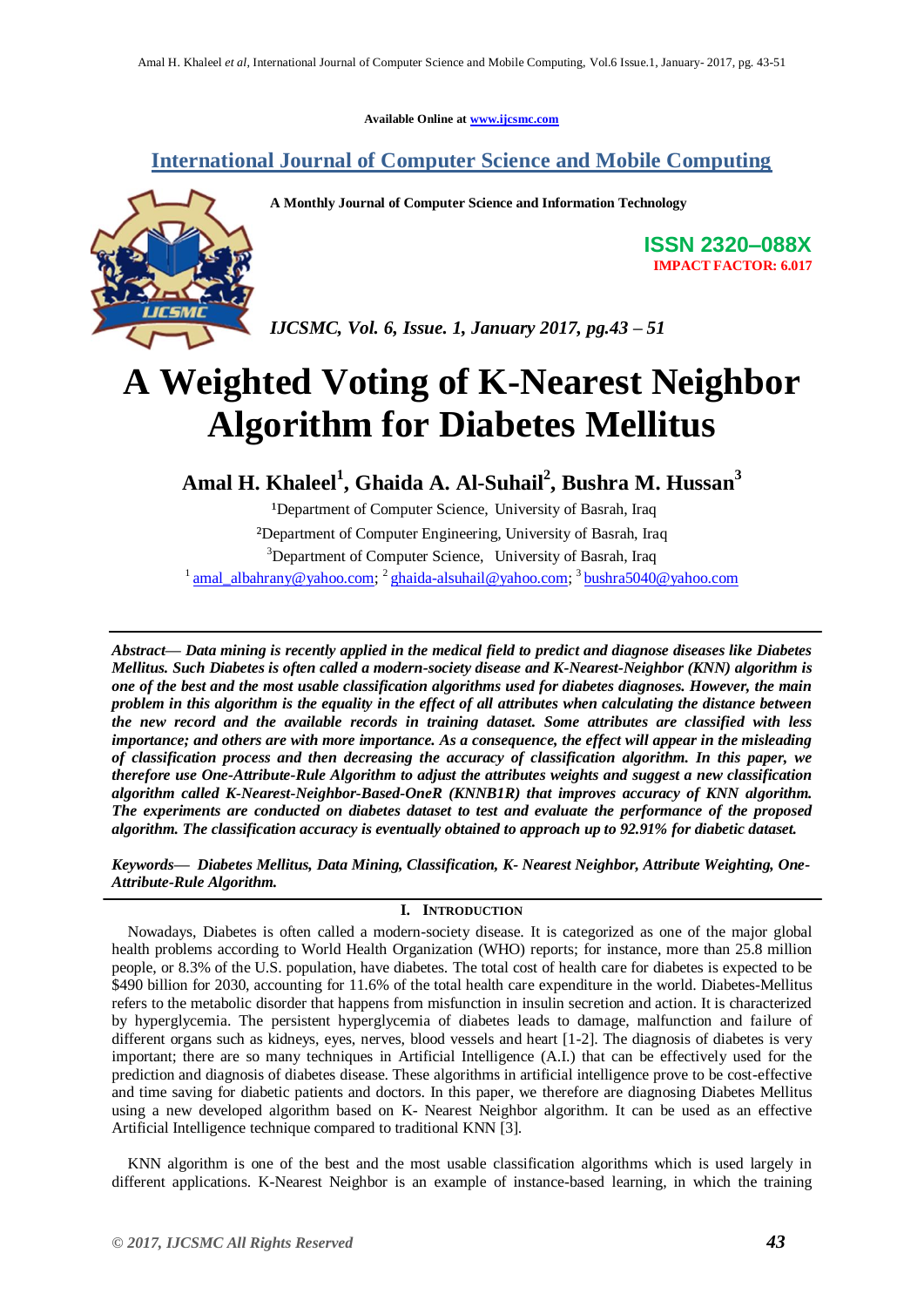dataset is stored, so that a classification for a new unclassified record may be found simply by comparing it to the most similar records in the training set [4]. The distance function is used in this method to determine which member of the training set is closest to an unknown test instance [5]. Also, because of its simplicity, KNN is easy to modify for more complicated classification problems. For instance, KNN is particularly well-suited for the object which has many class labels [6]. In this paper, we used One-Attribute-Rule Algorithm to update the weight attributes and suggest a new classification algorithm called K-Nearest-Neighbor-Based-OneR (KNNB1R). The proposed scheme improves the accuracy of KNN algorithm as the experiments show the performance of the proposed algorithm for diabetes dataset.

 The organization of this paper is formed as follows. Related Work is briefed in Section II. The states some basic concepts of classification algorithms have been briefly explained in Section III. Dataset and Attributes is explained in Section IV. Proposed Work is explained in Section V, followed by results and conclusion in Sections VI and VII, respectively.

#### **II. RELATED WORK**

There is a variety of research work which has been carried out by many researchers based on the observed medical diabetes data. Some of such works are discussed hereafter. Yu and Zhengguo (2007) [7] have presented the investigational result which shows the classification using traditional KNN algorithm and produce normal evaluation value, with fulfilment rate of 75%. In [8], HardikManiya *et al.* (2011) have done the comparative study of Naïve Bayes Classifier and KNN for Tuberculosis and they were able to justify the effectiveness of results using kNN to get further improvement. This was obtained by increasing the number of data sets and for Naïve Bayesian classifier and by increasing attributes or by selecting weighted features. Also, Jianping Gou *et al.* (2011) [9] have proposed classifier mainly employs the dual weighted voting function to reduce the effect of the outliers in the k nearest neighbors of each query object. In 2012, Karegowda *et al.* [10] have also used cascading K mean and K nearest Neighbor algorithm for categorization of diabetic patients in their paper. They classified diabetic patients by proposing results using KNN and K mean. The accuracy achieved by the proposed system was up to 82%.

Christobel *et al.* (2013) [11] have proposed a new class-wise K-Nearest Neighbor (CKNN) classification algorithm for classification of diabetes data. They have used diabetes data set for testing the CKNN algorithm and compared the various cases. The proposed CKNN model gives better classification accuracy of 78.16% compared to simple KNN. Also, S. Peter (2014) [12] has present an analytical study of numerous algorithms which includes clustering, classification, vector machines and neural networks. An analytical result has been validated for the approaches such as clustering, neural network, vector machines and hybrid approaches. It is observed that the hybrid approaches are observed to produce significant results in terms of the classification accuracy, processing time, etc.

Farahmandian *et al.* (2015) [13] have applied diabetes data set on various classification algorithms like SVM, KNN, Naïve bayes,ID3, CART and C5.0 to classify the diabetes data. They have compared the classification accuracy of these models. The findings indicate that SVM gives best classification accuracy of 81.77% compare to other schemes. Finally, T. Daghistani and Alshammari (2016) [14] have applied adult population data from Ministry of National Guard Health Affairs (MNGHA), Saudi Arabia on three data mining algorithms, namely Self-Organizing Map (SOM), C4.5 and Random Forest, to predict diabetic patients using 18 risk factors. Random Forest achieved the best performance compared to other data mining classifiers.

#### **III.BACKGROUND AND EXISTING METHOD**

Data mining (DM) is the method of identifying, exploring and modeling huge amounts of data that discover unidentified Patterns or relationships that produce a correct result. Thus data mining tools can be successfully applied in various fields in order to find patterns automatically with least amount of user input and efforts. Many Organizations now start using Data Mining as a tool, to deal with the competitive environment for data analysis and evaluate various trends and pattern of market and to produce quick and effective market trend analysis [15]. The tools and methods are mainly categorized as follows: Online Analytical Processing (OLAP), Classification [16], Clustering [15], Association Rule Mining, Temporal Data Mining, Time Series Analysis, Spatial Mining, Web Mining [17], Text Mining etc. These methods use different algorithms and can be implemented with different data and types.

More specifically, there are various data classification algorithms available in DM. Among these, K-Nearest Neighbor algorithm (KNN) used for this research is discussed hereafter.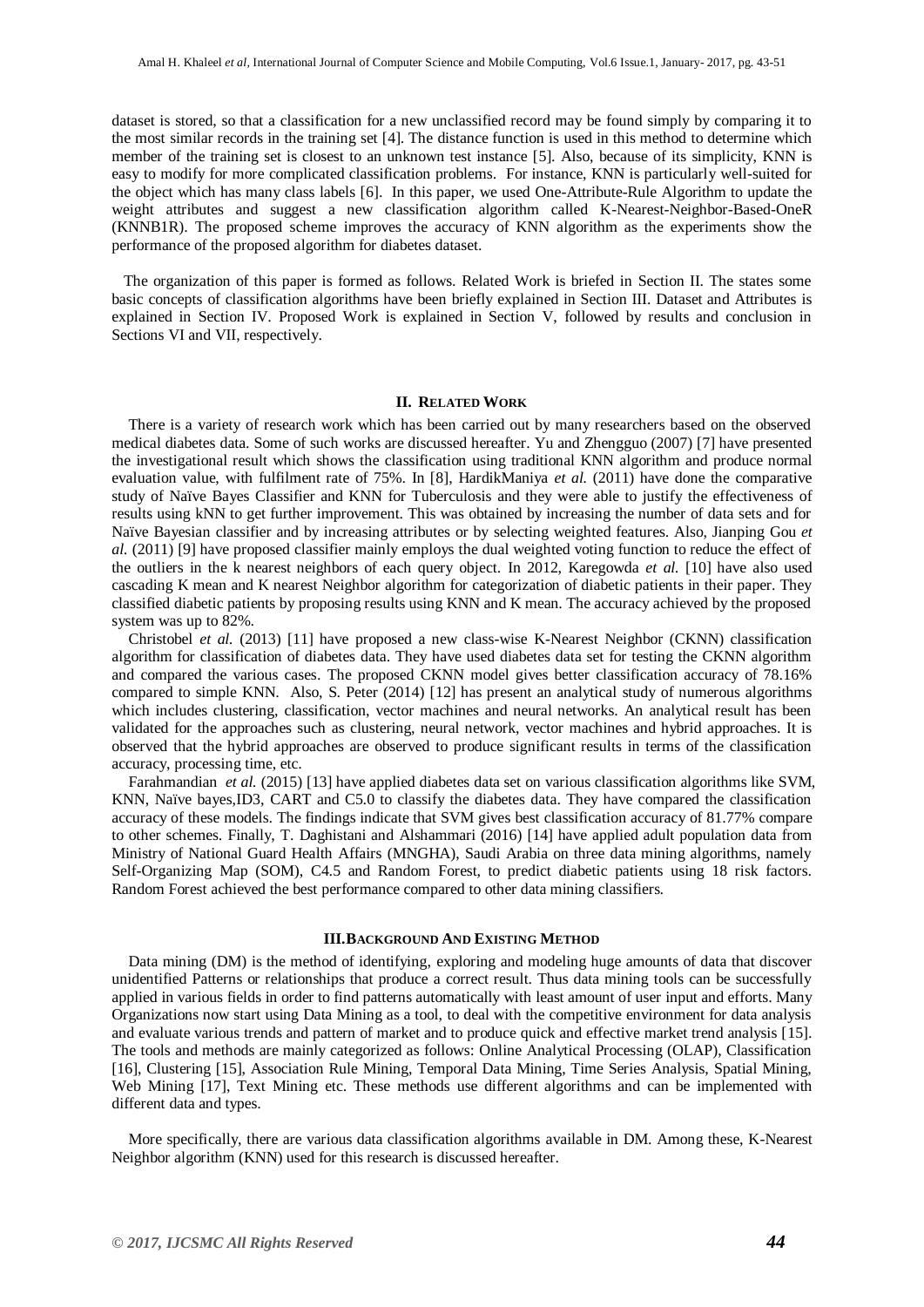#### **Algorithm: K-Nearest Neighbor** [16]:

- 1. Determine K means of the quantity of nearest neighbors. This value is all up to you.
- 2. Compute the distance between the query instance and all the training samples. You can use any distance algorithm.
- 3. Sort the distances for all the training samples and determine the nearest neighbor based on the K-th minimum distance.
- 4. Since this is supervised learning, get all the categories of your training data for the sorted value which fall under K.
- 5. Use the majority of nearest neighbors as the prediction value.

#### *A. The K-Nearest Neighbor Algorithm*

Algorithm of K-Nearest Neighbor (K-NN) is defined as a supervised learning algorithm used for classifying objects based on closest training examples in the feature space. KNN is the most basic type of instance-based learning or lazy learning. It assumes all instances are points in n-dimensional space. A distance measure is needed to determine the "closeness" of instances [3]. KNN algorithm is a simple technique that stores all available cases and classifies new cases based on a similarity measure. It is a type of lethargic knowledge where the function is only approximated nearby and the entire working out is deferred until classification. An entity is classified by the best part of its neighbors. K is always a positive integer. The correct classification is known because the neighbors are selected from a set of objects [16].

 Some of the main advantages of KNN are: (*i*) it is very too simple to implement and easy to justify the outcome of KNN (*ii*) Robust to noisy training data (especially if we use Inverse Square of weighted distance as the "distance"), and (*iii*) Effective if the training data is large. Although KNN has those advantages, it has some disadvantages such as: (*i*) There is no thumb rule to determine value of parameter K, (*ii*) A high computation cost since it depends on computing the distance of each test instance to all training samples, and finally (*iii*) Low accuracy rate in multidimensional data sets with irrelevant features [7].

#### *B. The Performance of Nearest Neighbor Classification*

There are several key elements that may affect the performance of Nearest Neighbor classification [5]:

*1) Choosing Factor K*: One of the parameters to choose is the value of K. The value for K is pre-selected and the optimal value of K depends on the size and nature of the data [18]. Because all K nearest neighbors are considered equally important with respect to the classification, the choice of K is crucial [17]. Since using relatively large K may include too many points from other classes and on the other hand, using very small K may make the result sensitive to noise points. In both cases the classification accuracy will decrease [6]. The data analyst needs to balance these considerations when choosing the value of K that minimizes the classification or estimation error and highest accuracy [4].

*2) Choice of Distance Metric*: A distance metric measures the dissimilarity between two data points in terms of some numerical value. It also measures similarity; we can say that more distance is the less similar the data points, and less distance is the more similar the data points [18].

 The choice of the distance measure is another important consideration. Commonly, Euclidean or Manhattan distance measures are used. For two points x and y, with n attributes, these distances are given by the following formulas:

| $d(x,y) = \sqrt{\sum_{k=1}^{n} (x_k - y_k)^2}$ | Euclidean distance | (1) |
|------------------------------------------------|--------------------|-----|
| $d(x,y) = \sqrt{\sum_{k=1}^{n}  x_k - y_k }$   | Manhattan distance | (2) |

where  $x_k$  and  $y_k$  are the  $k^{th}$  attributes (components) of x and y, respectively [6]. Although there are other possible choices, most instance-based learners special k nearest neighbors (KNN) classification use Euclidean distance function [5].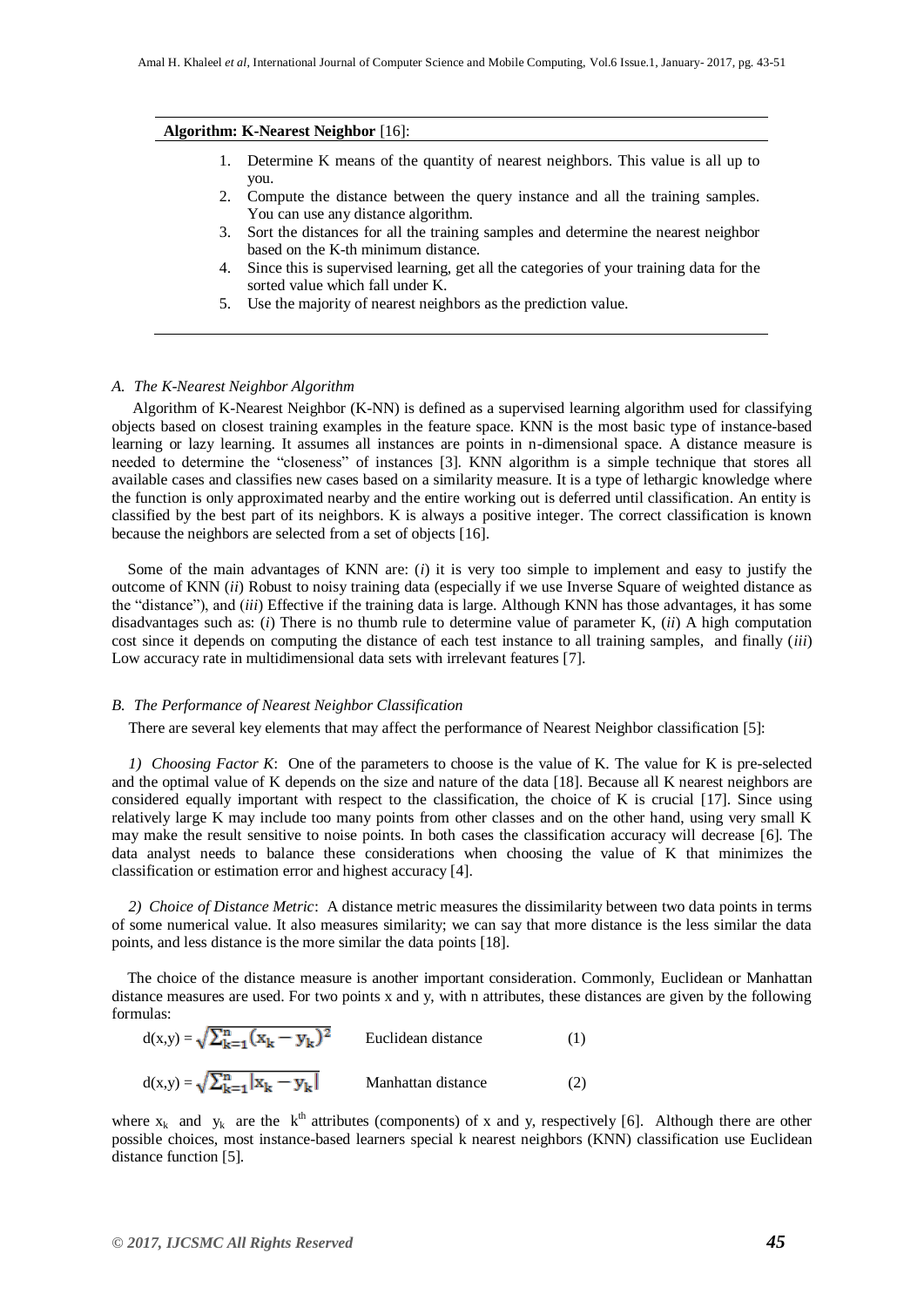*3) Weighted Voting*: The problem, when using the Euclidean distance between two points in KNN algorithm is the weighting of the contributions of the different attributes [19], where the KNN algorithm uses all the record attributes equally however; all attributes might not have the same role in the classification process. Perhaps, some of these attributes are irrelevant to the classification, these irrelevant attributes can lead to distinguish two near records so far from each other and so the classification cannot be done correctly. Idiomatically, this problem is called as a curse of dimensionality [20].

Generally, there are two types of combination functions: un weighted voting and weighted voting. In the unweighted voting combination function, the class label which has the majority between neighbors of new record is selected as the class label of the new record without considering the preference of each neighbor. But, in the weighted voting more weight is given to some neighbors that are so close to the new record. In other words, the ones which are more similar to the new record [20], where each objects weights vote by its distance and the influence of a particular record is inversely proportional to the distance of the record from the new record to be classified; but when the distance is zero, the inverse would be undefined.

 In this case the algorithm should choose the majority classification of all records whose distance is zero from the new record. The weight factor is often taken to be the reciprocal of the squared distance [4,6]:

$$
Pwi = 1/(d(x_1, x_2))^2
$$
 (3)

Where  $x_1$ ,  $x_2$  denotes the two records.

#### *C. One-Attribute-Rule Algorithm*

OneR is basic algorithm used to find classification rules. OneR is a simple, cheap method that often comes up with quite good rules for characterizing the structure in data. It generates a one-level decision tree expressed in the form of a set of rules that all test one particular attribute [21].

The basic idea is that rules are constructed to test a single attribute and branch for every value of that attribute. For each branch, the class with the best classification is the one occurring most often in the training data. The error rate of the rules is then determined by counting the number of instances that do not have the majority class in the training data. Finally, the error rate for each attribute's rule set is evaluated, and the rule set with the minimum error rate is chosen [22].

| For each attribute A:                                         |  |
|---------------------------------------------------------------|--|
| For each value V of that attribute, create a rule:            |  |
| Count how often each class appears                            |  |
| Find the most frequent class, c                               |  |
| Make a rule "if $A=V$ then $C=c$ "                            |  |
| Calculate the error rate of this rule.                        |  |
| Pick the attribute whose rules produce the lowest error rate. |  |

#### *D. Performance Measures*

For the calculation of the predicted positive cases the below mentioned formulas are used [3]:

- True positive (TP): Those Sick people who are correctly diagnosed as sick
- False positive (FP): The Healthy people who are incorrectly identified as sick
- True negative (TN): The Healthy people who are correctly identified as healthy
- False negative (FN): The Sick people who are incorrectly identified as healthy

Various performance measures like sensitivity, specificity, accuracy and F-Measure are calculated using this matrix as depicted in Table 1: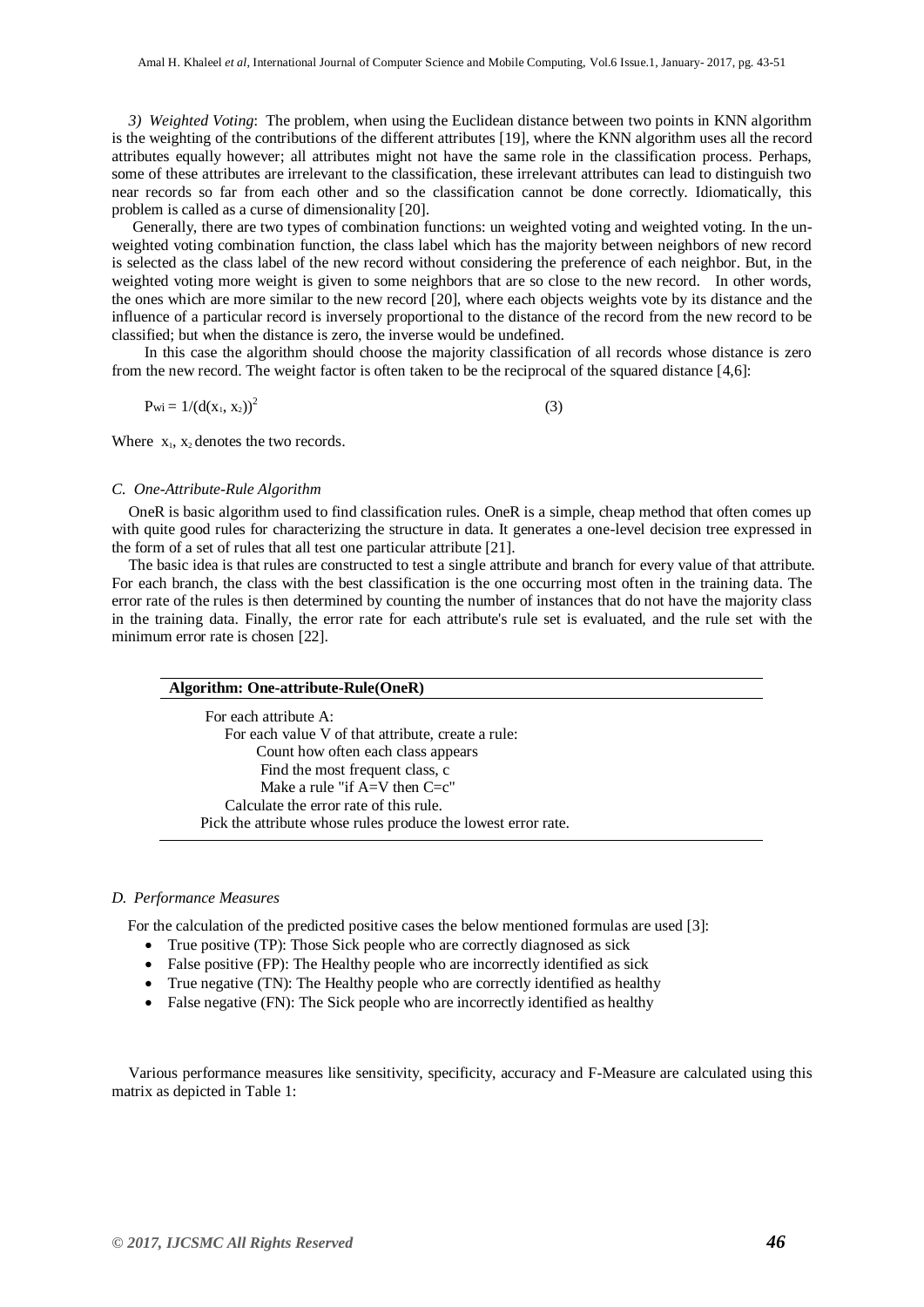#### TABLE I

THE PERFORMANCE MEASURE FORMULAS [23]

| <b>Performance Measure</b> | <b>Formulas</b>                                    |
|----------------------------|----------------------------------------------------|
| Precision                  | $TP / (TP + FP)$                                   |
| Recall (Sensitivity)       | $TP / (TP + FN)$                                   |
| Accuracy                   | $(TP + TN) / (TP + TN + FP + FN)$                  |
| Specificity                | $TN/(TN+FP)$                                       |
| F-Measure                  | $(2 * Recall * Precision) / ( Precision + Recall)$ |

#### **IV.DATA SET AND ATTRIBUTES**

 The Indian Diabetes dataset, the dataset consists of 8 attributes plus class (Table 2). The dataset was collected from 768 females. The diagnosis can be carried out depending on personal data (age, number of times pregnant) and results of medical examination (blood pressure, body mass index, result of glucose tolerance test, triceps skin fold thickness, serum insulin, pedigree function). There are 500 samples of class 1 (diabetes) and 268 of class 2 (not diabetes). The original source of the data in Indian is the National Institute of Diabetes, and we have used in our work is taken from - [http://mlearn.ics.uci.edu/MLRepository.html. \[21\]](http://mlearn.ics.uci.edu/MLRepository.html.%20%5b21).

 To improve the performance of K- nearest neighbor technique for classification dataset, we used *Min–Max Normalization* [25] *to prevent attributes with initially large ranges from outweighing attributes with initially smaller ranges, and* filling the missing value by used *hybrid k-nearest neighbor imputation (KNNI)-based diabetes* method to impute missing values [26]. This algorithm is very important because it increases the plausibility and accuracy of the forecasts.

#### TABLE II

| No. of        | <b>Feature</b>                       | <b>Descriptions and Feature</b> |
|---------------|--------------------------------------|---------------------------------|
| Feature       |                                      | <b>Values</b>                   |
|               | Number of times Pregnant             | Numerical values                |
| 2             | Plasma Glucose Concentration         | Numerical values                |
| $\mathcal{R}$ | Diastolic Blood Pressure             | Numerical values in             |
|               |                                      | (mm Hg)                         |
| 4             | Triceps Skin Fold Thickness          | Numerical values in mm          |
| -5            | 2-Hour Serum Insulin                 | Numerical values in (mu U/ml)   |
| 6             | Body Mass Index (BMI)                | Numerical values in (weight in  |
|               |                                      | kg/(height in m) $\binom{2}{2}$ |
|               | Diabetes Pedigree Function (DPF)     | Numerical values\               |
| 8             | Age                                  | Numerical values                |
| 9             | Diagnosis of type 2 diabetes disease | sick=1, Normal= $0$             |

#### THE CHARACTERISTICS USED FOR DIABETES TYPE II DIAGNOSE [24]

#### **V. THE PROPOSED ALGORITHM KNNB1R-BASED DIABETES**

 We present a new classification algorithm named K-Nearest-Neighbor-Based-OneR (KNNB1R) that improves accuracy of KNN algorithm. In our paper, we used to weigh attributes association rules (OneR) algorithm. The advantage of this method of figuring out of the distance, not only, the quantity of attributes that is considered but also, the quality of attributes that is emphasized, so it increases the classification accuracy. It's obvious that how accurate weights may be the classification accuracy increase but, if the weights are not selected accurately, the classification accuracy even decreases than before.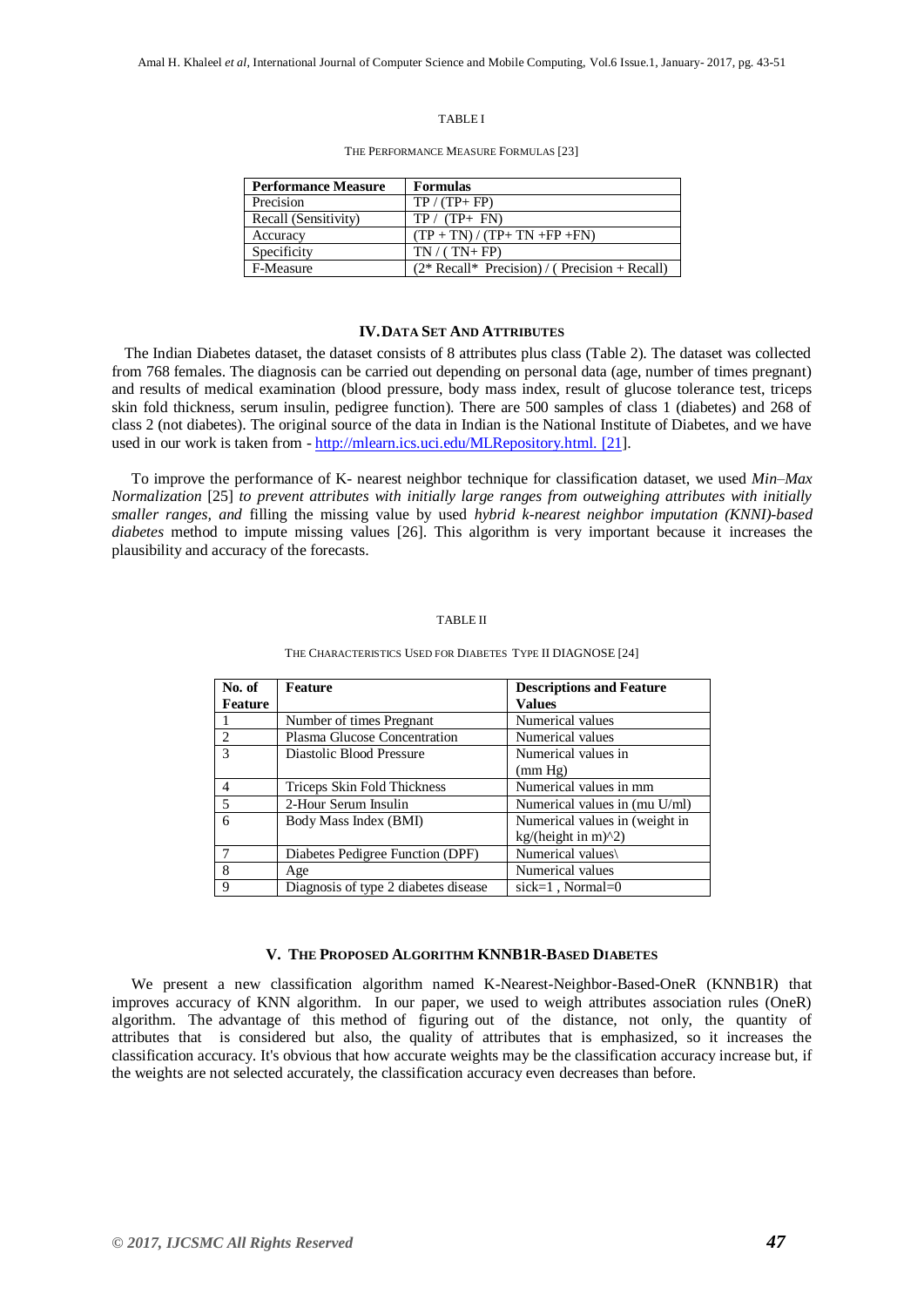The following steps describe our proposed (KNNB1R) algorithm for diabetes classification:

#### **The Proposed (KNNB1R) Algorithm:**

- 1. Input: The Diabetes Dataset
- 2. For each attribute A:
	- For each value V of that attribute:
		- Count how often each class appears.
		- $\bullet$  Find the most frequent class(C), c.
		- Make a rule "if  $A=V$  then  $C=C$ ".

Calculate the succeed rate of this rule.

Calculate the succeed rate of this attribute.

- 3. Weighted Voting of attribute  $(w_i)$  is equal the succeed rate of this attribute.
- 4. Determine the parameter K number of nearest neighbors.
- 5. Calculate the distance (d) between the query-instance and all the training samples, use Euclidean distance with weighted voting (w).

$$
d(x_{1,}x_{2}) = \sqrt{\sum_{i=1}^{n} (w_i \times (x_{1i} - x_{2i}))^2}
$$
, where n denotes the number of attributes.

- 6. Sort the distances for all the training samples and determine the nearest neighbor based on the Kth minimum distance.
- 7. Since this is supervised learning, get all the categories of your training data for the sorted value which fall under K.
- 8. Use the higher weight among weights of nearest neighbors as the prediction value. Where, the weight of neighbor  $(p_{wi}) = \frac{1}{(d(x_1, x_2))^2}$ , but if the distances for all the samples are equal zero then use the majority of nearest neighbors as the prediction value.

#### **VI.EXPERIMENTAL RESULTS AND DISCUSSION**

#### *A. Configurations*

 The framework of project work is designed by (Delphi Ver.7) on a PC with the following configurations Core i7 laptop with 4GB of RAM for implementing the algorithms, running under Microsoft Windows 8\_64 bits.

#### *B. Testing Results*

 We experimentally tested KNNB1R accuracy using the Indian Diabetes dataset. It was divided into 70% of training and 30% of testing data. In this paper, it is found that when using relatively large K, it may include too many points from other classes and on the other hand, using very small K may make the result more sensitive to noise points. Thus to reduce the execution time in program, we test values of K  $(3, 5, 7, 7, 100)$  on training sets to estimate the error rate of the classifier. Table 3 shows the chosen values of K for K-nearest neighbor method. For example, in Fig.1 we chose K=5 because it achieves the best accuracy.

 It is evident from Table 4 that the performance results with weighted voting are much better than those without weighted voting in k-nearest neighbor methods. For example, the accuracy of dataset without missing achieves (73.88%) in case of KNN method without weight; meanwhile the accuracy of this method achieves (92.91 %) when we use weight. Figure 2 clearly shows results of Performance Measures for  $K = 5$  between the existing KNN without weight and the proposed K-NNB1R methods.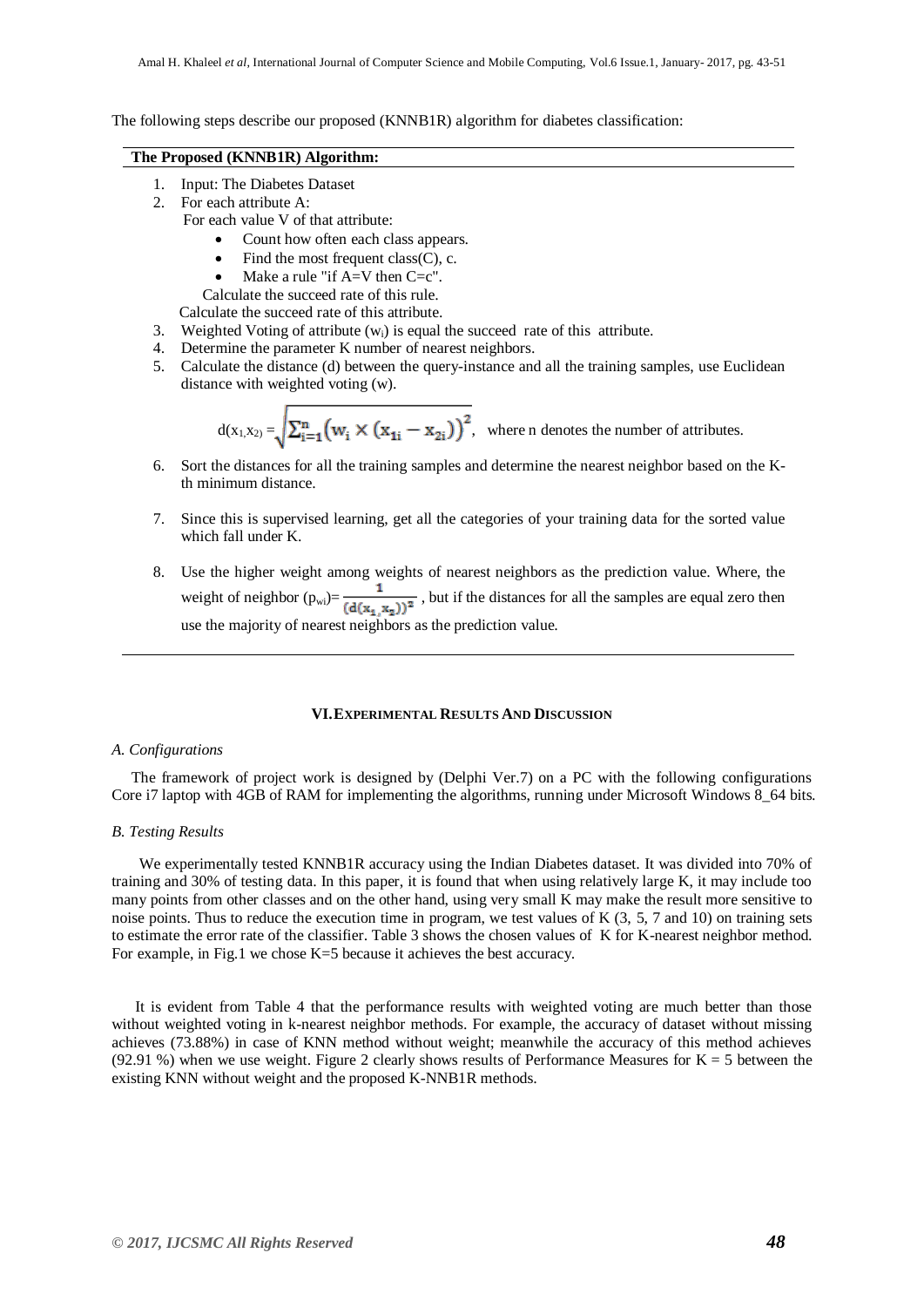#### TABLE III

THE PERFORMANCE COMPARISON BETWEEN PROPOSED K-NN METHODS (EFFECT OF K)

|                                            | <b>Accuracy</b> % |         |         |         |
|--------------------------------------------|-------------------|---------|---------|---------|
| <b>KNN Method</b>                          | $K=3$             | $K=5$   | $K=7$   | $K=10$  |
| K-Nearest Neighbor<br>without weight       | 69.40 %           | 73.88%  | 70.89 % | 67.16 % |
| Proposed K-Nearest<br>Neighbor with weight | 92.53 %           | 92.91 % | 86.94 % | 89.55 % |



Fig. 1 The Performance comparison between KNN and proposed KNNB1R method to describe the effect of K on accuracy

#### TABLE IV

THE PERFORMANCE MEASURES BETWEEN KNN AND PROPOSED KNNB1R FOR  $K = 5$ 

| <b>Performance</b> | <b>KNN</b> without weight | <b>Proposed KNN with weight</b><br>(KNNB1R) |
|--------------------|---------------------------|---------------------------------------------|
| Precision          | 0.83598                   | 0.89171                                     |
| Recall             | 0.80203                   | 0.98591                                     |
| Specificity        | 0.56338                   | 0.86507                                     |
| F-Measure          | 0.81865                   | 0.93645                                     |
| Accuracy %         | 73.88059%                 | 92.91044%                                   |



Fig. 2 A Performance comparison between KNN and the proposed KNNB1R method for  $K = 5$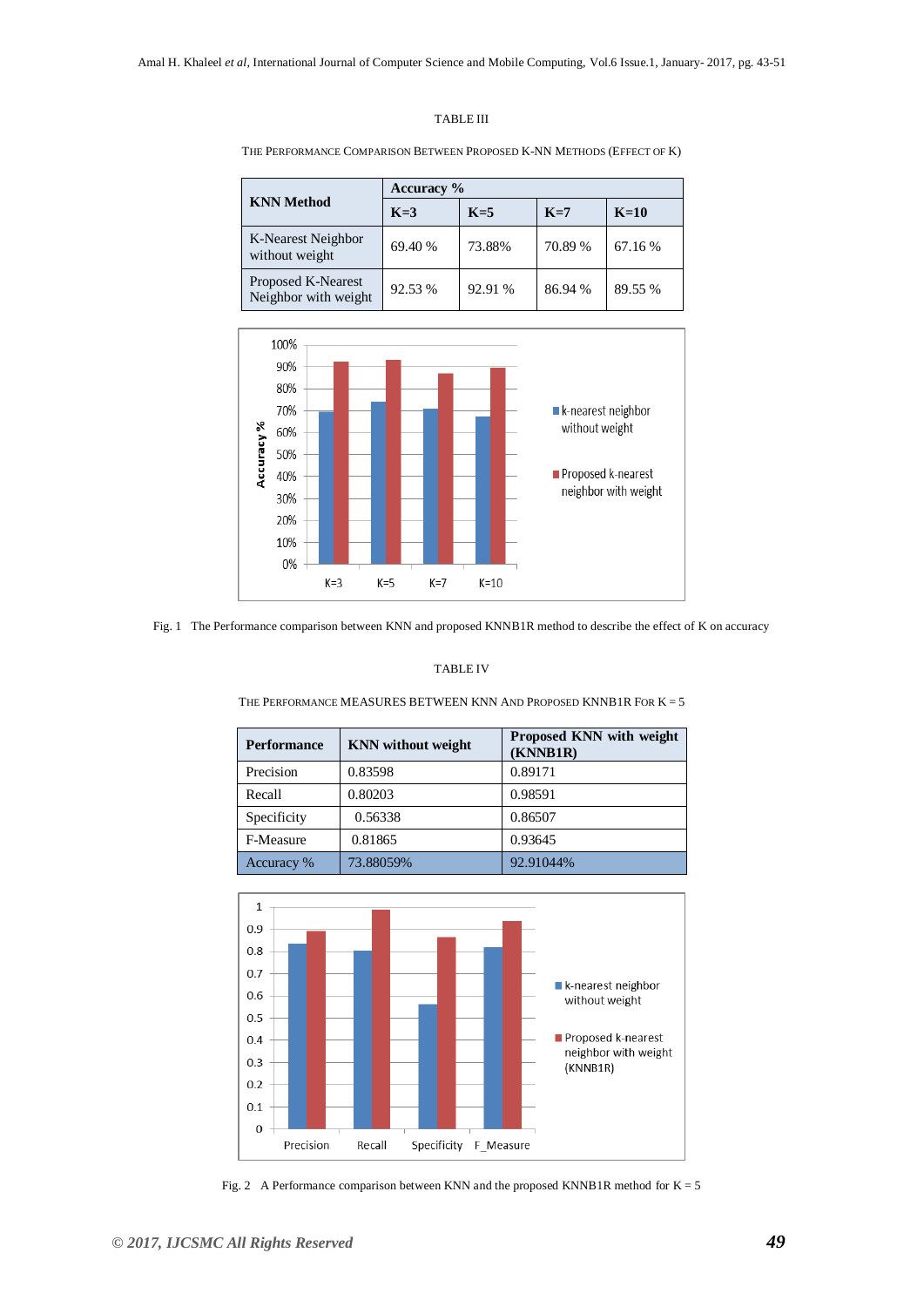#### *C. Comparison of Proposed Work vs. Existing Works*

 The implementation of our proposed work in Section V is compared with other existing works as in Table 5. It is found that our proposed KNNB1R algorithm outperforms the other existing methods in [27], [11] and [28] and it becomes slightly superior to the accuracy obtained by Sarwar and Sharma [29]. Obviously, the proposed KNNB1R achieves 92.91%.

#### TABLE V

A COMPARATIVE ACCURACY OF PROPOSED WORK WITH VARIOUS EXISTING WORKS

| <b>Authors /Methods</b>                  | <b>Accuracy</b> |
|------------------------------------------|-----------------|
| Y. A. Christobel and P. Sivaprakasa [27] | 73.38%          |
| Christobel et al. [11]                   | 78.16%          |
| G. Visalatchi et al. [28]                | 78 %            |
| A. Sarwar and V. Sharma [29]             | 91 %            |
| Proposed work                            | 92.91%          |

#### **VII. CONCLUSION**

 A number of algorithms were proposed for the prediction and diagnosis of diabetes. These algorithms provide more accuracy than the available traditional systems. However, in this paper, we have considered a new classification algorithm KNNB1R which uses the One-attribute-Rule algorithm in the KNNB1R algorithm in order to increase the classification accuracy of the KNN algorithm. In this algorithm, each of attributes is given weight by One-attribute-Rule algorithm. The performance of classification is then measured with respect to sensitivity, specificity and accuracy. It is found that accuracy has increased significantly in the case of proposed KNNB1R algorithm. Future works may address hybrid classification model using KNN with other data mining techniques.

### **REFERENCES**

- [1] A. K. Dewangan, and P. Agrawal, "Classification of Diabetes Mellitus Using Machine Learning Techniques," *International Journal of Engineering and Applied Sciences (IJEAS)*, vol. 2, no. 5, May 2015.
- [2] M. Marinov, A.S. M. Mosa,I. Yoo and S. A. Boren, "Data-Mining Technologies for Diabetes: A Systematic Review,"*Journal of Diabetes Science and Technology*, vpl. 5, no. 6, Nov. 2011.
- [3] K. Saxena, Z. Khan and S. Singh, "Diagnosis of Diabetes Mellitus using K Nearest Neighbor Algorithm," *International Journal of Computer Science Trends and Technology (IJCST)*, vol. 2 , no. 4, July-Aug 2014.
- [4] D. T. Larose, *Discovering Knowledge in Data*, John Wiley & Sons, United States of America, 2005.
- [5] I. H. Witten and E. Frank, "*Data Mining Practical Machine Learning Tools and Techniques*", 2ed Elsevier, United States of America, 2005.
- [6] X. Wu and V. Kumar, *The Top Ten Algorithms in Data Mining*, Taylor & Francis Group, USA 2009.
- [7] W. Yu and W. A. Zhengguo, "*Fast KNN algorithm for Text Categorization*," *in Proc. of the 6 th International Conference on Machine Learning and Cybernetics*, Hong Kong, 2007.
- [8] H. Maniya, M. I. Hasan and K. P. Patel, "Comparative Study of Naïve Bayes Classifier and KNN for Tuberculosis," *International Journal of Computer Applications* (*IJCA*), pp. 22-26, 2011.
- [9] J. Gou, T. Xiong and Y. Kuang, "A Novel Weighted Voting for K-Nearest Neighbor Rule," *Journal of Computers,* vol. 6, no. 5, May 2011.
- [10] A. G. Karegowda, M.A. Jayaram and A.S. Manjunath,"Cascading K-means Clustering and K-NearestNeighbor Classifier for Categorization of Diabetic Patients," *International Journal of Engineering and Advanced Technology* (*IJEAT),* vol.1, no.3, pp. 147-151, 2012.
- [11] Y. A. Christobel and P. Sivaprakasam, "A New Classwise k Nearest Neighbor (CKNN) Method for the Classification of Diabetes Dataset,"*IJEAT*, vol. 2, no. 3, pp. 396-400, February 2013.
- [12] S. Peter, "An Analytical Study on Early Diagnosis and Classification of Diabetes Mellitus," Bonfring *International Journal of Data Mining*, Vol. 4, No. 2, June 2014.
- [13] M. Farahmandian, Y. Lotfi and I. Maleki, "Data Mining Algorithms Application in Diabetes Diseases Diagnosis: A Case Study," MAGNT Research Report. vol. 3, pp. 989-997, 2015.
- [14] T. Daghistani and R. Alshammari, "Diagnosis of Diabetes by Applying Data Mining Classification Techniques," *International J. of Advanced Computer Science & Applications (IJACSA)*, vol. 7, no. 7, 2016.
- [15] R. Naik and N. Deepika, "Data Mining System and Applications: A Study", *International Journal of Computer Science and Mobile Computing (IJCSMC)*, vol. 5, no. 12, pp.103 – 110. Dec. 2016,